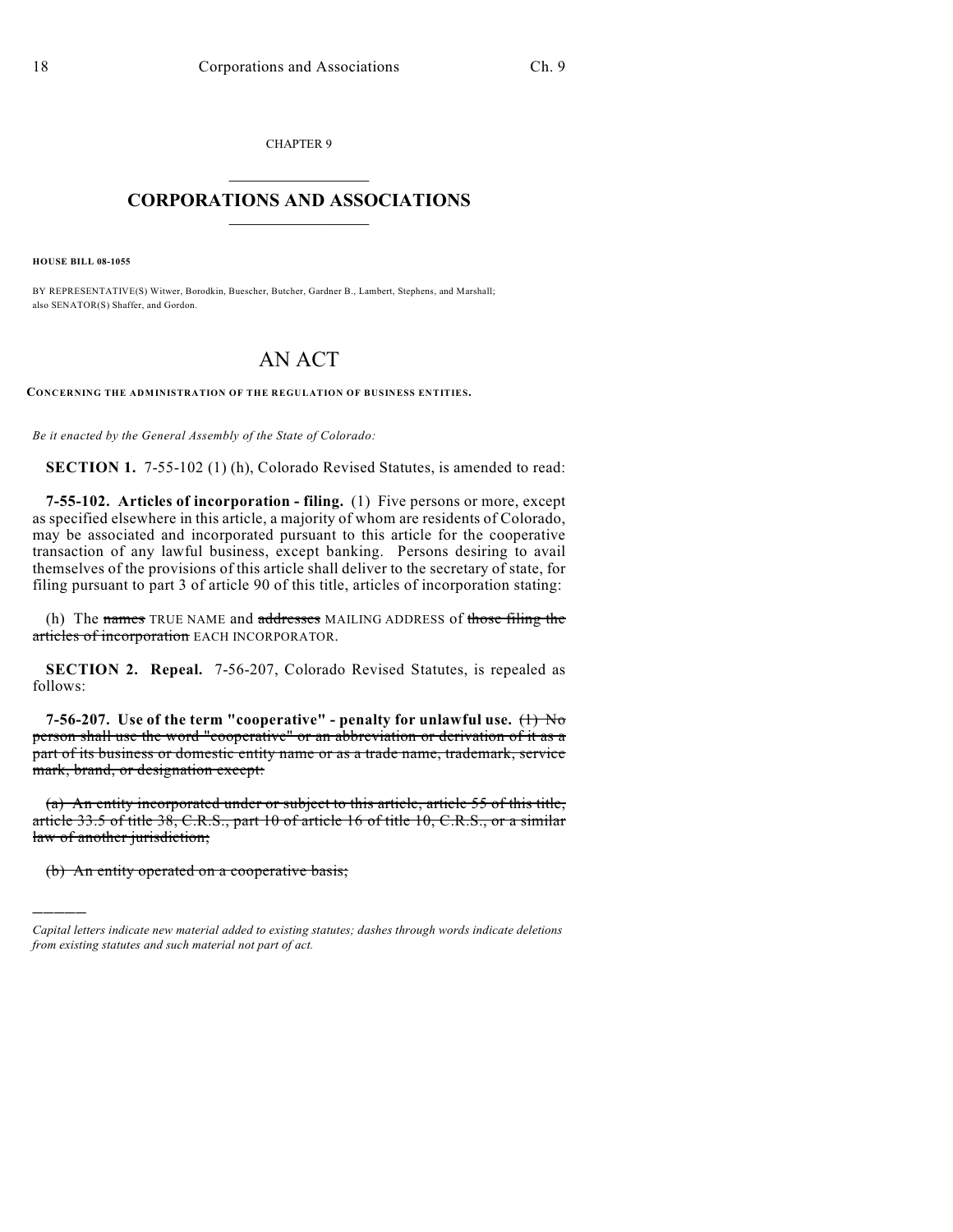(c) An entity described in section 501 (c) (6) of the "Internal Revenue Code of 1986", as amended;

(d) An association of two or more of the entities described in paragraphs (a) to (c) of this subsection (1); or

(e) As authorized by section 7-56-205 or as otherwise required or authorized by any other statute.

(2) An entity described in subsection (1) of this section or one or more members of such an entity may, without the necessity of posting a bond, bring an action for an injunction or for actual damages incurred, or both, as a result of a violation of or to enforce the provisions of this section, or both. Upon proof that the word "cooperative" or an abbreviation or derivation of that word is used in violation of this section, the court shall enter an order permanently enjoining such use of the word. The prevailing party in the action shall be awarded judgment against the other party for the attorney fees and costs of litigation incurred by the prevailing party in the action. The provisions of this section shall not apply to any person that has been continuously using the word "cooperative" or an abbreviation or derivation of that word in the person's business since July 5, 1973, as part of its trade name, business name, trademark, service mark, brand, or designation.

**SECTION 3.** 7-62-201 (1) (c), Colorado Revised Statutes, is amended to read:

**7-62-201. Certificates - contents - filing with secretary of state.** (1) In order to form a limited partnership, a certificate of limited partnership shall be delivered to the secretary of state, for filing pursuant to part 3 of article 90 of this title. The certificate of limited partnership shall state:

(c) The true name and MAILING address of each general partner;

**SECTION 4.** 7-62-402 (1) (i), Colorado Revised Statutes, is amended to read:

**7-62-402. Events of withdrawal.** (1) A person ceases to be a general partner of a limited partnership upon the happening of any of the following events:

(i) In the case of a general partner that is a corporation, the filing of  $\alpha$  certificate ARTICLES of dissolution, or its equivalent, for the corporation or the revocation of its charter or certificate ARTICLES of incorporation; or

**SECTION 5.** 7-90-102 (63), Colorado Revised Statutes, is amended to read:

**7-90-102. Definitions.** As used in this title, except as otherwise defined for the purpose of any section, subpart, part, or article of this title, or unless the context otherwise requires:

(63) "Surviving entity" means the entity into which a merging entity or entities have merged pursuant to section 7-90-203 OR PURSUANT TO THE ORGANIC STATUTES OTHER THAN THIS ARTICLE.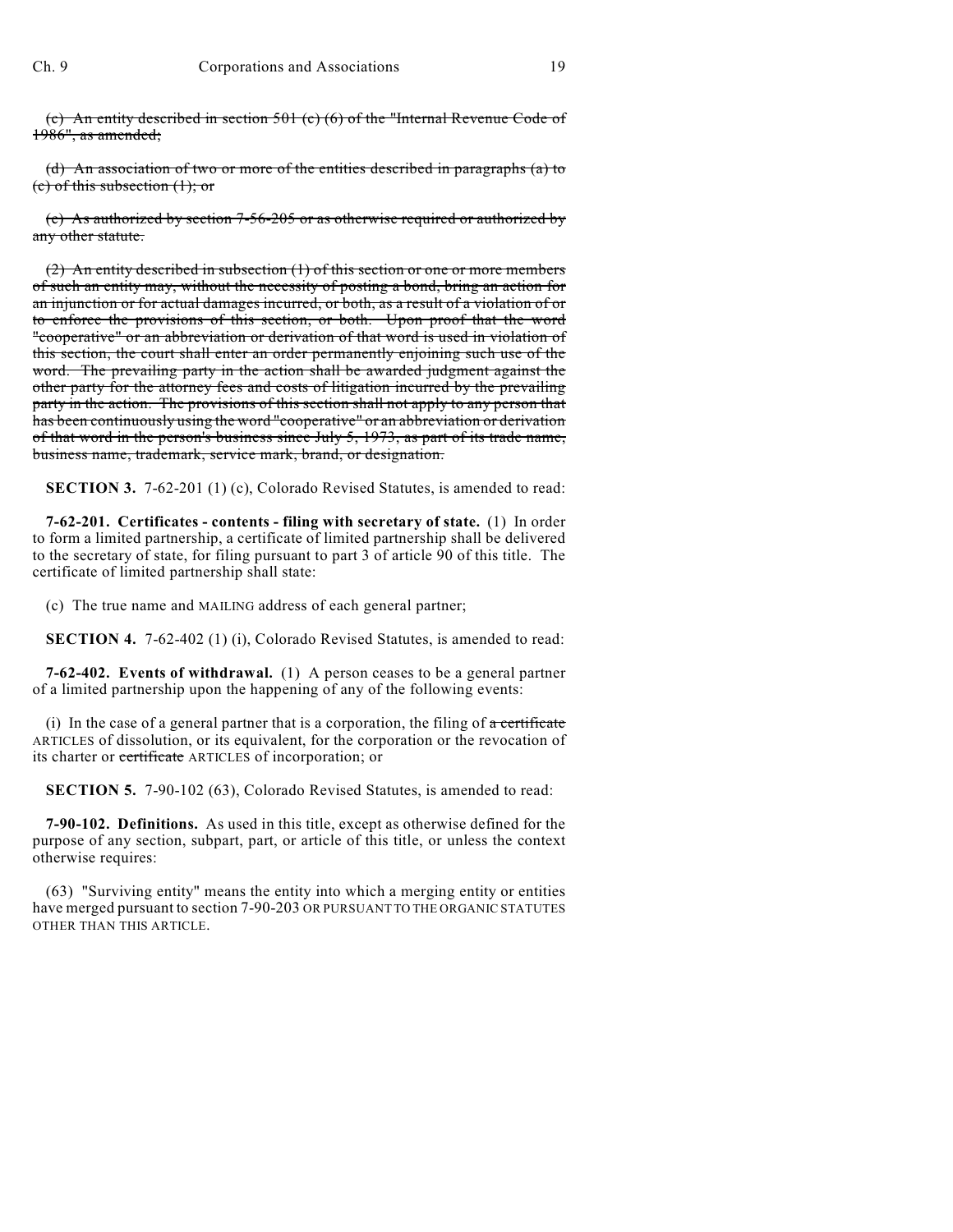**SECTION 6.** 7-90-601, Colorado Revised Statutes, is amended BY THE ADDITION OF A NEW SUBSECTION to read:

**7-90-601. Entity name.** (7) (a) NO PERSON SHALL USE THE WORD "COOPERATIVE" OR AN ABBREVIATION OR DERIVATION OF IT AS A PART OF ITS BUSINESS OR DOMESTIC ENTITY NAME OR AS A TRADE NAME, TRADEMARK, SERVICE MARK, BRAND, OR DESIGNATION EXCEPT:

(I) AN ENTITY INCORPORATED UNDER OR SUBJECT TO ARTICLE 55 OR 56 OF THIS TITLE, PART 10 OF ARTICLE 16 OF TITLE 10,C.R.S., ARTICLE 33.5 OF TITLE 38,C.R.S., OR A SIMILAR LAW OF ANOTHER JURISDICTION;

(II) AN ENTITY OPERATED ON A COOPERATIVE BASIS;

(III) AN ENTITY DESCRIBED IN SECTION 501 (c) (6) OF THE "INTERNAL REVENUE CODE OF 1986", AS AMENDED;

(IV) AN ASSOCIATION OF TWO OR MORE OF THE ENTITIES DESCRIBED IN SUBPARAGRAPHS (I) TO (III) OF THIS PARAGRAPH (a); OR

(V) AS AUTHORIZED BY SECTION 7-56-205 OR AS OTHERWISE REQUIRED OR AUTHORIZED BY ANY OTHER STATUTE.

(b) AN ENTITY DESCRIBED IN THIS SUBSECTION (7), OR ONE OR MORE MEMBERS OF SUCH AN ENTITY, MAY, WITHOUT THE NECESSITY OF POSTING A BOND, BRING AN ACTION FOR AN INJUNCTION OR FOR ACTUAL DAMAGES INCURRED AS A RESULT OF A VIOLATION OF THIS SUBSECTION (7) OR TO ENFORCE THIS SUBSECTION (7). UPON PROOF THAT THE WORD "COOPERATIVE" OR AN ABBREVIATION OR DERIVATION OF THAT WORD IS USED IN VIOLATION OF THIS SECTION, THE COURT SHALL ENTER AN ORDER PERMANENTLY ENJOINING SUCH USE OF THE WORD. THE PREVAILING PARTY IN THE ACTION SHALL BE AWARDED JUDGMENT AGAINST THE OTHER PARTY FOR THE ATTORNEY FEES AND COSTS OF LITIGATION INCURRED BY THE PREVAILING PARTY IN THE ACTION. THIS SECTION SHALL NOT APPLY TO ANY PERSON THAT HAS BEEN CONTINUOUSLY USING THE WORD "COOPERATIVE" OR AN ABBREVIATION OR DERIVATION OF THAT WORD IN THE PERSON'S BUSINESS ON OR BEFORE JULY 5, 1973, AS PART OF ITS TRADE NAME, BUSINESS NAME, TRADEMARK, SERVICE MARK, BRAND, TRUE NAME, OR DESIGNATION.

**SECTION 7.** The introductory portion to 7-90-702 (4) and 7-90-702 (4) (c), Colorado Revised Statutes, are amended to read:

**7-90-702. Change or resignation of registered agent.** (4) Any IF A person appointed as the registered agent for an entity in a filed document may, if the person has resigned or otherwise is no longer the registered agent, THE PERSON, OR IF SUCH PERSON IS DECEASED OR A COURT OF COMPETENT JURISDICTION HAS APPOINTED A GUARDIAN OR GENERAL CONSERVATOR FOR THE PERSON, THE PERSON'S EXECUTOR, ADMINISTRATOR, GUARDIAN, CONSERVATOR, OR OTHER LEGAL REPRESENTATIVE, MAY deliver to the secretary of state, for filing pursuant to part 3 of this article, a statement of change that, in addition to the information required to be stated in the statement of change pursuant to section 7-90-305.5, states: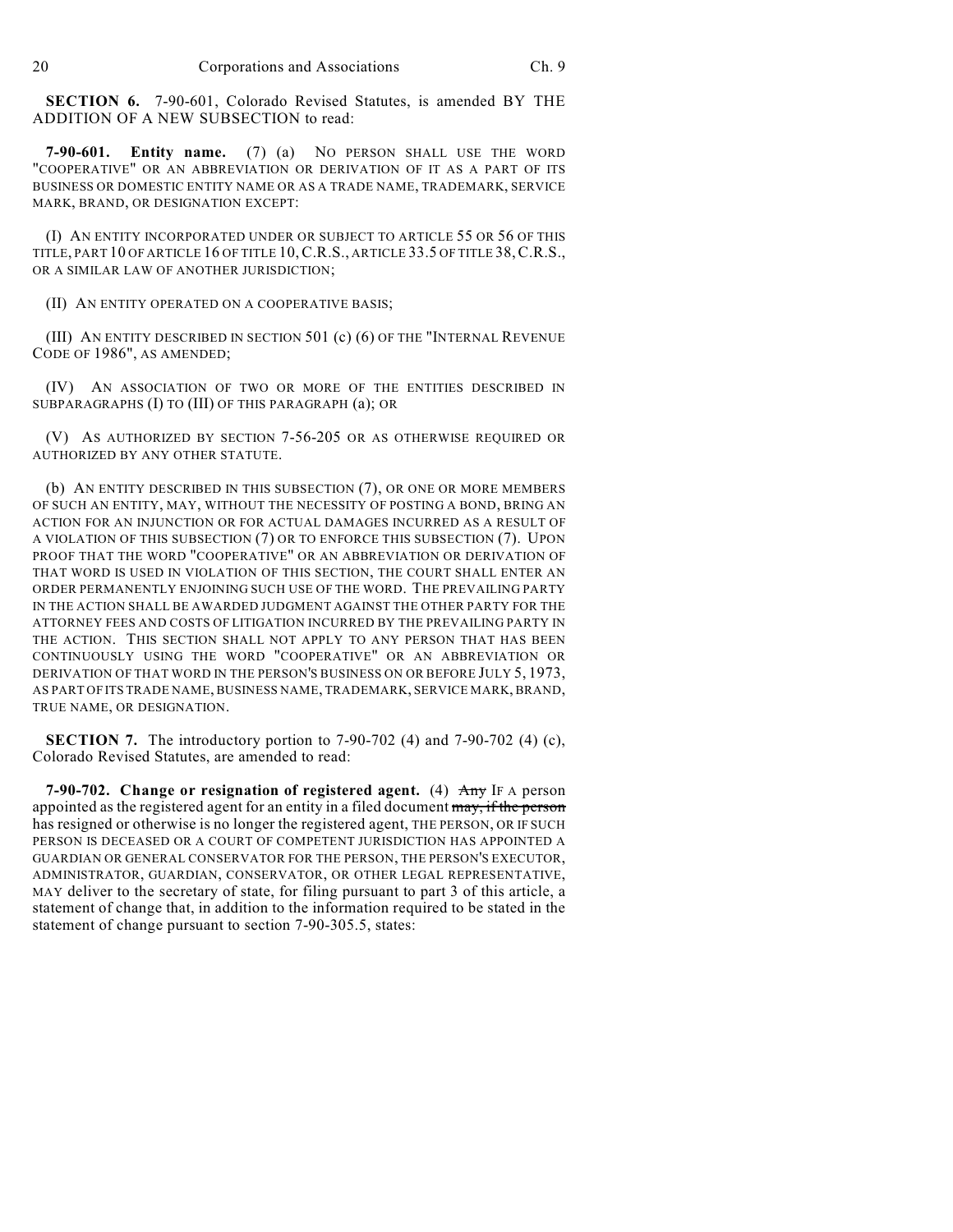(c) That the person appointed as registered agent has delivered notice of the change HAS BEEN DELIVERED to the entity.

**SECTION 8.** The introductory portion to 7-113-102 (1.3) and 7-113-102 (1.8) (b), Colorado Revised Statutes, are amended to read:

**7-113-102. Right to dissent.** (1.3) A shareholder is not entitled to dissent and obtain payment, under subsection (1) of this section, of the fair value of the shares of any class or series of shares which THAT either were listed on a national securities exchange registered under the federal "Securities Exchange Act of 1934", as amended, or on the national market system of the national association of securities dealers automated quotation system, or were held of record by more than two thousand shareholders, at the time of:

(1.8) The limitation set forth in subsection (1.3) of this section shall not apply if the shareholder will receive for the shareholder's shares, pursuant to the corporate action, anything except:

(b) Shares of any other corporation which, at the effective date of the plan of merger or share exchange, either will be listed on a national securities exchange registered under the federal "Securities Exchange Act of 1934", as amended, or on the national market system of the national association of securities dealers automated quotation system, or will be held of record by more than two thousand shareholders;

**SECTION 9.** 7-134-102 (2) (b), Colorado Revised Statutes, is amended to read:

**7-134-102. Dissolution by directors and members.** (2) For a proposal to dissolve the nonprofit corporation to be authorized:

(b) The board of directors shall recommend the proposal to dissolve to the members ENTITLED TO VOTE THEREON unless the board of directors determines that, because of conflict of interest or other special circumstances, it should make no recommendation and communicates the basis for its determination to the members; and

**SECTION 10.** 11-51-307 (1) (f), Colorado Revised Statutes, is amended to read:

**11-51-307. Exempt securities.** (1) The following securities are exempted from sections 11-51-301 and 11-51-305:

(f) Any security listed or approved for listing upon notice of issuance on the New York stock exchange, American stock exchange, Pacific stock exchange, Midwest stock exchange, PBW stock exchange, Boston stock exchange, or Chicago board of options exchange; any security designated or approved for designation upon notice of issuance for inclusion in the national association of securities dealers automated quotation national market system; ANY NATIONAL SECURITIES EXCHANGE REGISTERED UNDER THE FEDERAL "SECURITIES EXCHANGE ACT OF 1934", 15 U.S.C. SEC. 78f, AS AMENDED, OR any other security of the same issuer which THAT is of a senior or substantially equal rank; any security called for by subscription rights or warrants so listed, designated, or approved; or any warrant or right to purchase or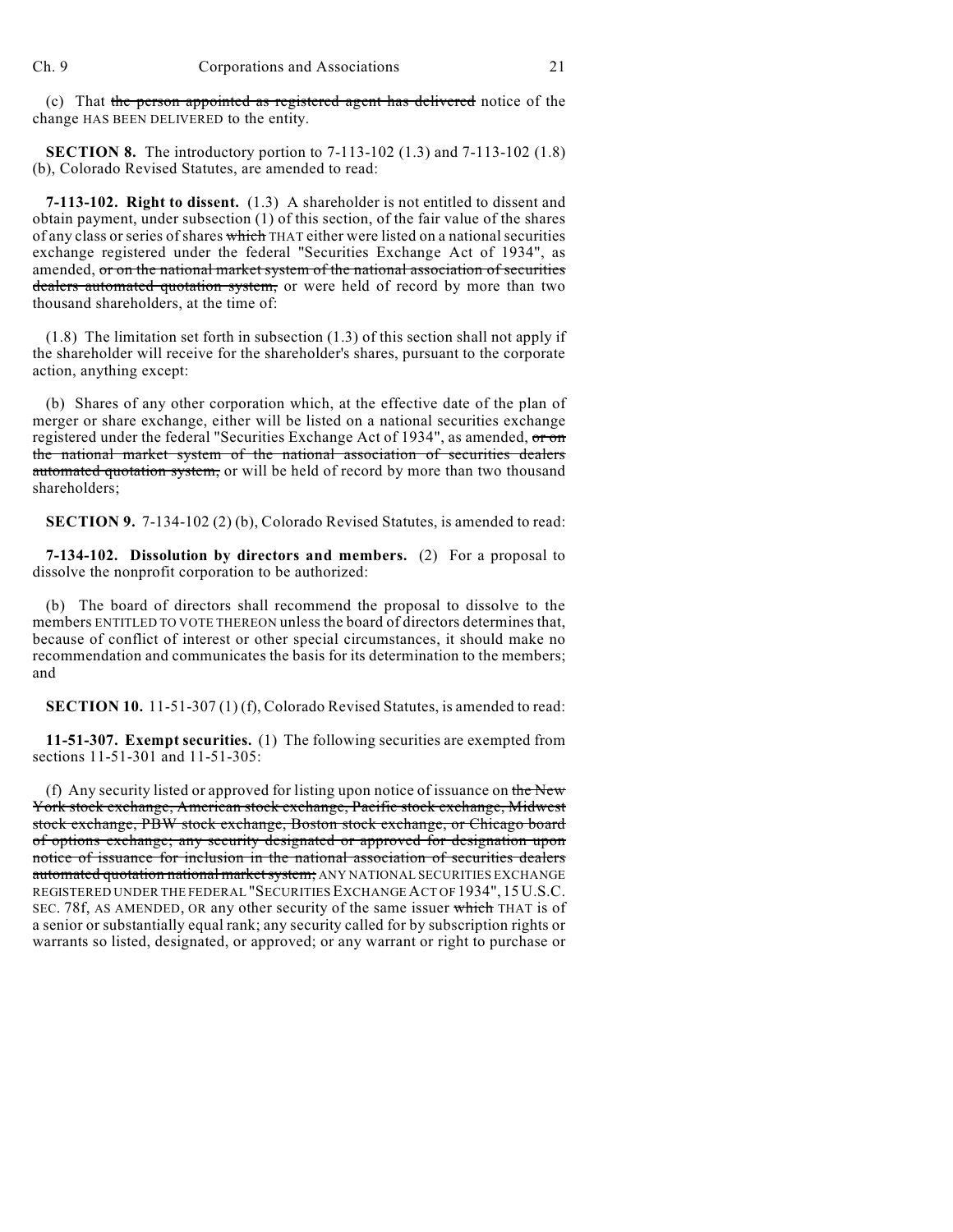subscribe to any of them;

**SECTION 11.** 7-42-102 (1) and (2), Colorado Revised Statutes, are amended to read:

**7-42-102. Work after organization.** (1) Any corporation formed under the provisions of law for the purpose of constructing any ditch, flume, bridge, ferry, or telegraph line, within ninety days from the EFFECTIVE date of its certificate ARTICLES of incorporation, shall commence work on such ditch, flume, bridge, ferry, or telegraph line, as shall be named in the *certificate* ARTICLES, and shall complete the work with due diligence. The time of the completion of any such ditch, bridge, ferry, or telegraph line shall not be extended beyond a period of two years from the time work was commenced.

(2) Any corporation failing to commence work within ninety days from AFTER the EFFECTIVE date of the **certificate** ARTICLES OF INCORPORATION, or failing to complete the same within two years from AFTER the time of commencement, shall forfeit all right to the water so claimed, and the same shall be subject to be claimed by any other company. The time for the completion of any flume constructed under the provisions of law shall not be extended beyond a period of four years.

**SECTION 12.** 7-42-103, Colorado Revised Statutes, is amended to read:

**7-42-103. Right-of-way.** Any ditch, reservoir, or pipeline corporation formed under the provisions of law shall have the right-of-way over the line named in the certificate ARTICLES OF INCORPORATION, and shall also have the right to run water from the stream, channel, or water source, whether natural or artificial, named in the certificate ARTICLES through its ditch or pipeline, and store the same in any reservoir of the company when not needed for immediate use. The line proposed shall not interfere with any other ditch, pipeline, or reservoir having prior rights, except the right to cross by pipe or flume; nor shall the water of any stream, channel, or other water course, whether natural or artificial, be diverted from its original channel or source to the detriment of any person or persons having priority of right thereto, but this shall not be construed to prevent the appropriation and use of any water not theretofore utilized and applied to beneficial uses.

**SECTION 13.** 7-42-107, Colorado Revised Statutes, is amended to read:

**7-42-107. Shall furnish water to whom - rate.** Any corporation constructing a ditch under the provisions of law shall furnish water to the class of persons using the water in the way named in the certificate ARTICLES OF INCORPORATION, in the way the water is designated to be used, whether to miners, millmen, farmers, or for domestic use, whenever it has water in its ditch unsold, and it shall at all times give the preference to use of the water in said ditch to the class named in the certificate ARTICLES. The rates at which water shall be furnished are to be fixed by the board of county commissioners as soon as the ditch is completed and prepared to furnish water.

**SECTION 14.** 7-43-102, Colorado Revised Statutes, is amended to read:

**7-43-102. Certificate for pipeline companies.** Whenever any three or more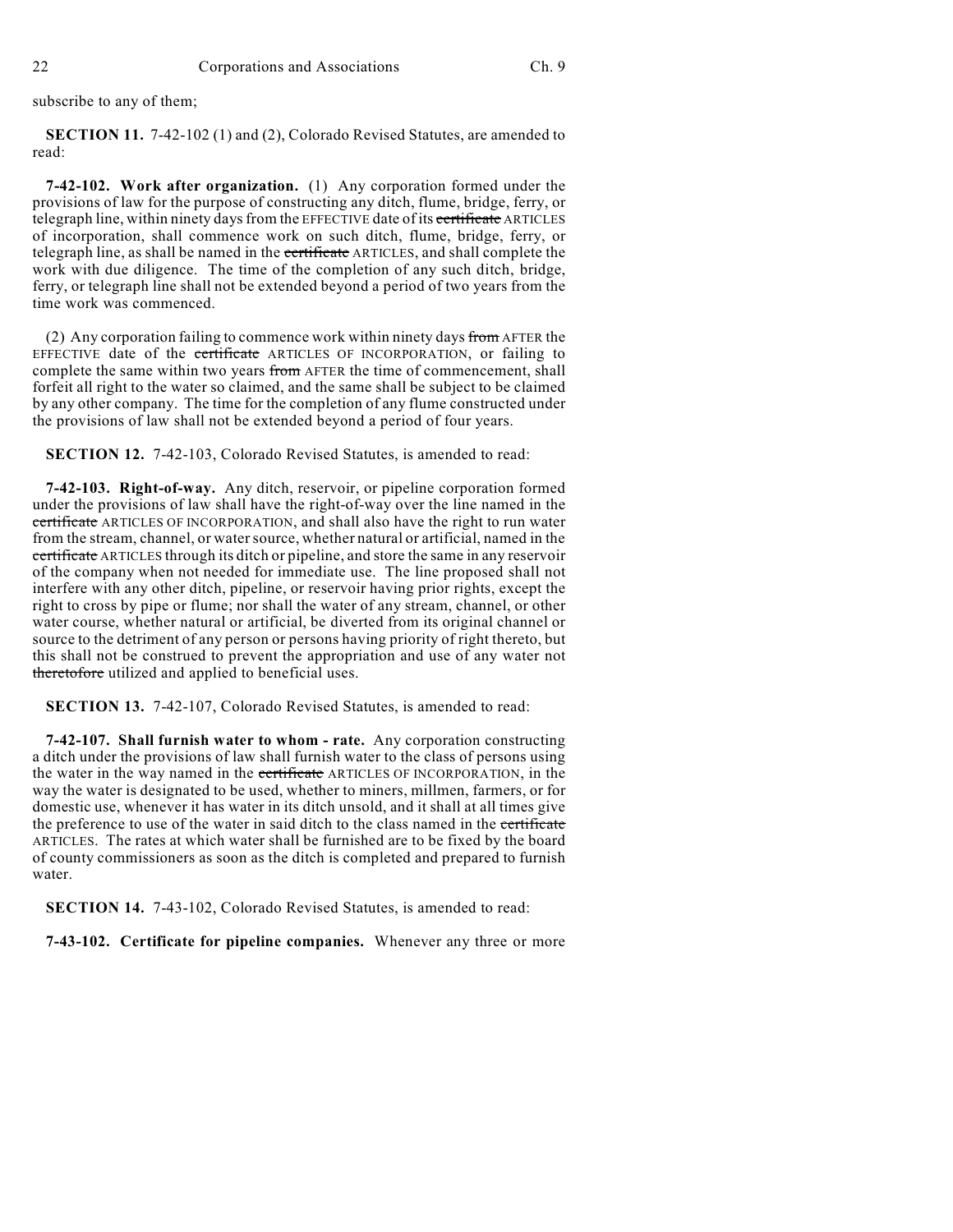persons associate under the provisions of law to form a corporation for the purpose of constructing a pipeline for the conveyance of gas, water, or oil, they, in their certificate THE ARTICLES OF INCORPORATION, in addition to the matters otherwise required, shall state the places from and to which it is intended to construct the proposed line. Any pipeline corporation formed under the provisions of law shall have the right-of-way over the line named in the certificate ARTICLES and shall also have the right to convey gas, water, or oil by said line, as stated in such certificate THE ARTICLES, through lands of the state of Colorado and lands of any persons, with the right to AND TO erect thereon pump stations, storage tanks, and other buildings necessary for such business. If any such A corporation is unable to agree with such THE persons owning any of such THE lands for the purchase of any real estate required for the purpose of any such corporation or company, or the transaction of the business of the same, or for right-of-way, or any other lawful purpose connected with or necessary to the operation of said company, such THE corporation may acquire such title in the manner provided by law.

**SECTION 15.** 7-44-101, Colorado Revised Statutes, is amended to read:

**7-44-101. Tax exemptions - fees.** Any water users' association which THAT is organized in conformity with the requirements of the United States under the reclamation act of June 17, 1902, and which, THAT, under its articles of incorporation, is authorized to furnish water only to its stockholders, shall be exempt from the payment of any income tax and from the payment of any annual franchise tax but shall be required to pay, as preliminary to its incorporation, a fee which THAT shall be determined and collected pursuant to section 24-21-104 (3), C.R.S., for the filing and recording of its articles of incorporation. and the issuance of a certificate of incorporation.

**SECTION 16.** 7-50-113, Colorado Revised Statutes, is amended to read:

**7-50-113. Articles of amendment evidence of amendment.** The certificate ARTICLES of amendment, or copy thereof, duly certified by the secretary of state or by the recorder, shall be received as evidence of the change, alteration, or amendment of the certificate ARTICLES of incorporation of such THE corporation.

**SECTION 17.** 7-90-904 (1), Colorado Revised Statutes, is amended to read:

**7-90-904. Cure of delinquency.** (1) A delinquent entity may cure its delinquency by:

(a) Correcting each ground cited by the secretary of state in the notice delivered to the entity pursuant to section  $7-90-902$  (1); and DELIVERING TO THE SECRETARY OF STATE, FOR FILING PURSUANT TO PART 3 OF THIS ARTICLE, A STATEMENT CURING DELINQUENCY STATING:

- (I) THE ENTITY'S PRINCIPAL OFFICE ADDRESS; AND
- (II) THE ENTITY'S REGISTERED AGENT'S NAME AND ADDRESS.
- (b) Paying any fee or penalty determined by the secretary of state.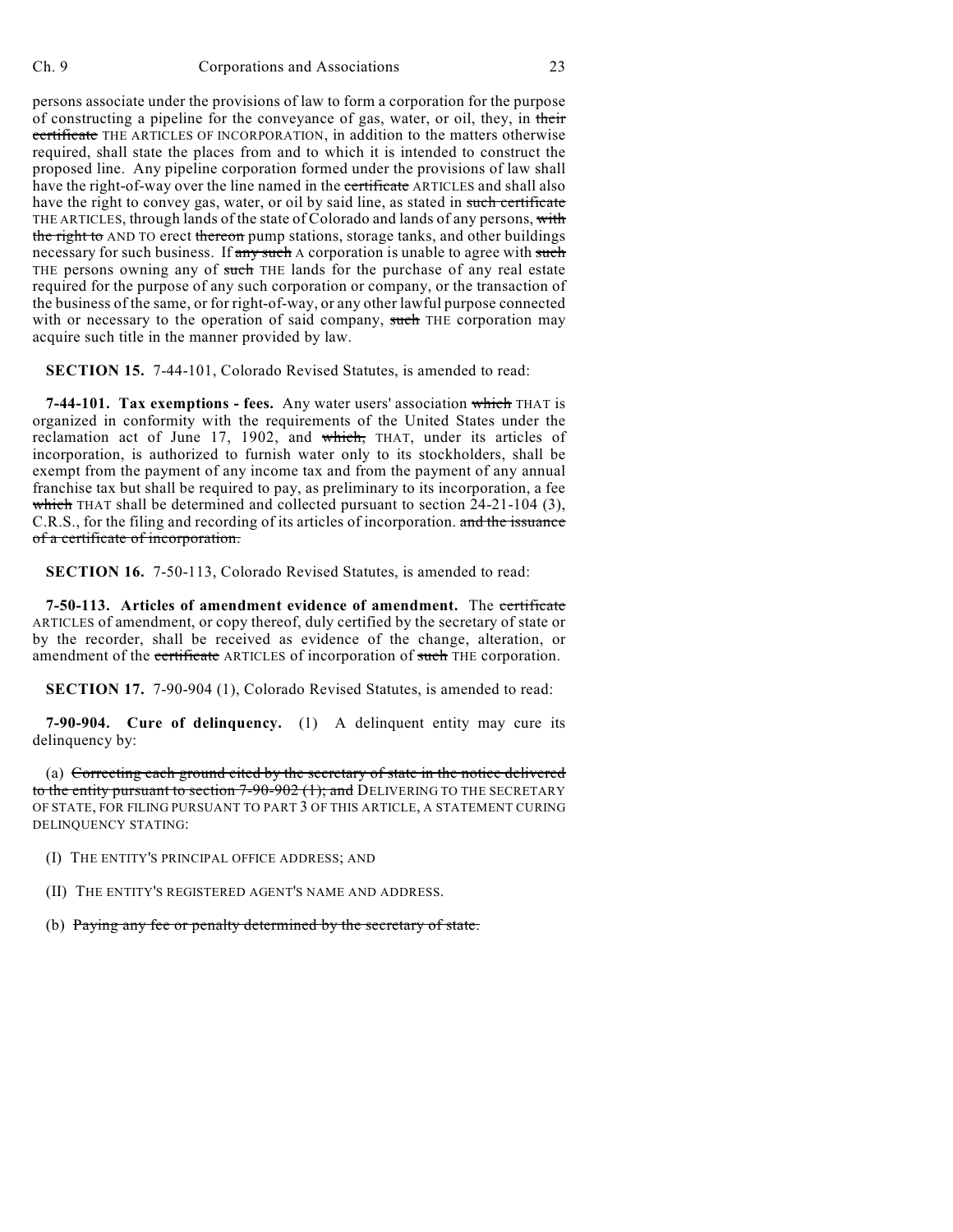**SECTION 18.** 7-102-102 (1) (e), Colorado Revised Statutes, is amended to read:

**7-102-102. Articles of incorporation.** (1) The articles of incorporation shall state:

(e) The true name and MAILING address of each incorporator.

**SECTION 19.** 7-111-108 (8), Colorado Revised Statutes, is amended to read:

**7-111-108. Redomestication as a domestic insurer.** (8) The certificate of redomestication shall serve the same purpose as a certificate ARTICLES of incorporation under articles 101 to 117 of this title. and, at the request of the redomesticated insurer, the secretary of state shall issue a certificate of incorporation in place of the certificate of redomestication.

**SECTION 20.** 7-137-201 (3), Colorado Revised Statutes, is amended to read:

**7-137-201. Procedure to elect to accept articles 121 to 137 of this title.** (3) If the domestic entity name of the corporate entity accepting articles 121 to 137 of this title is not in conformity with part 6 of article 90 of this title, the corporate entity shall change its domestic entity name to conform with part 6 of article 90 of this title. The adoption of a domestic entity name that is in conformity with said part 6 by the members or stockholders of the corporate entity, and its inclusion in the statement of election to accept said articles 121 to 137 as the entity name, and the issuance of a certificate of acceptance by the secretary of state shall be the only action necessary to effect such THE change. The articles of incorporation, affidavit, or other basic organizational charter shall be deemed for all purposes amended to conform to such THE entity name.

**SECTION 21.** 7-90-301, Colorado Revised Statutes, is amended BY THE ADDITION OF A NEW SUBSECTION to read:

**7-90-301. Filing requirements.** (12) NOTWITHSTANDING SECTION 2-4-108, C.R.S., SECTION 24-11-110, C.R.S., OR ANY OTHER PROVISION OF LAW, IF THE LAST DAY OF A PERIOD FOR FILING A DOCUMENT THAT IS AUTHORIZED OR REQUIRED TO BE FILED BY ELECTRONIC MEANS FALLS ON A SATURDAY, SUNDAY, LEGAL HOLIDAY, OR ANY DAY THE SECRETARY OF STATE'S PHYSICAL OFFICE IS CLOSED, THE PERIOD SHALL EXPIRE ON SUCH DAY.

**SECTION 22. Repeal.** Article 73 of title 7, Colorado Revised Statutes, is repealed.

**SECTION 23. Effective date.** This act shall take effect at 12:01 a.m. on the day following the expiration of the ninety-day period after final adjournment of the general assembly that is allowed for submitting a referendum petition pursuant to article V, section 1 (3) of the state constitution, (August 6, 2008, if adjournment sine die is on May 7, 2008); except that, if a referendum petition is filed against this act